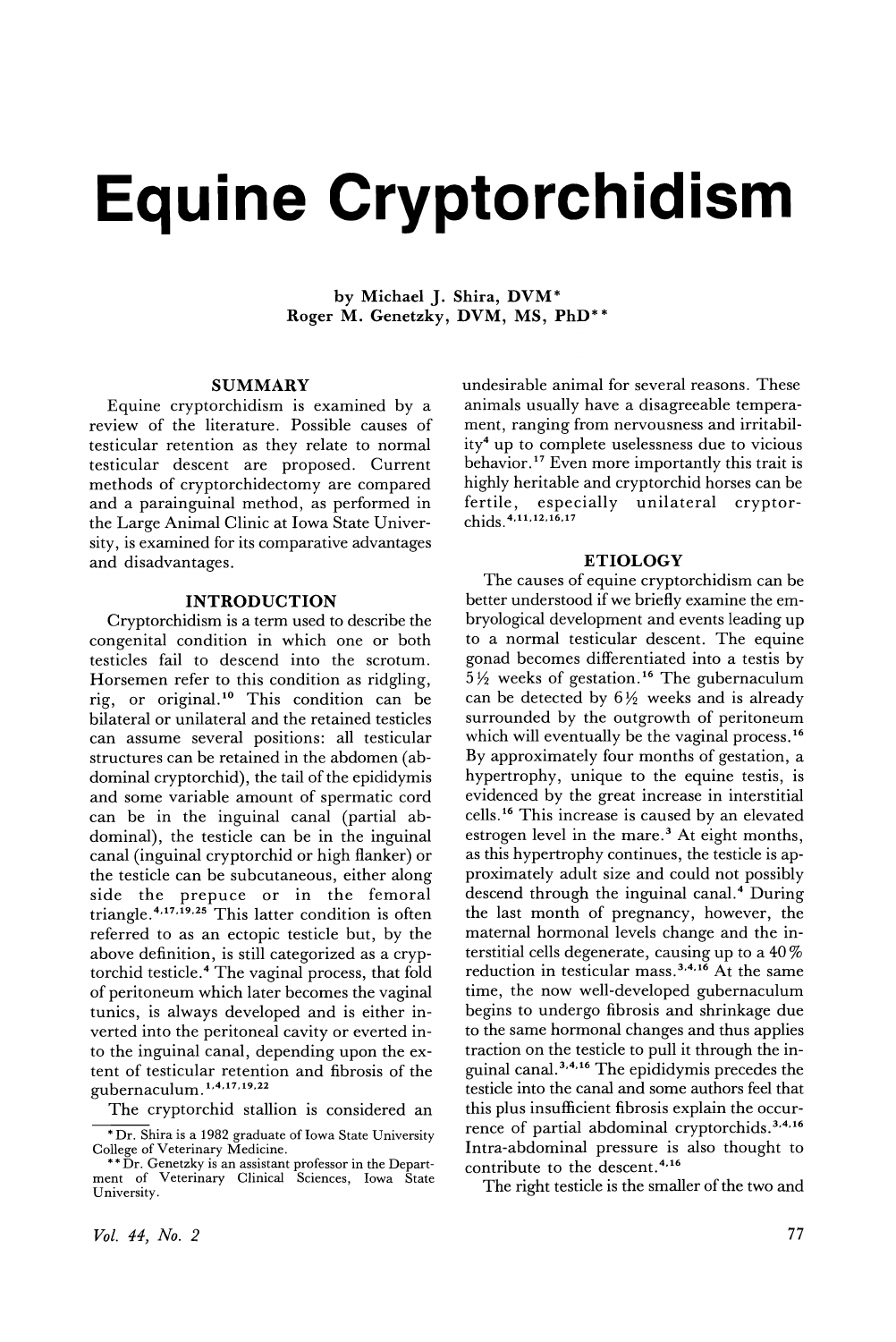therefore tends to precede the left into the scrotum.<sup>4,16</sup> This size difference persists and may allow the right testis to slip back into the inguinal canal more easily in the early neonatal period as well. 4 This is a possible cause of inguinal cryptorchidism. During the first two weeks of neonatal life the internal inguinal ring constricts and fibroses substantially, thus the testicle is essentially trapped in its position at that time, whether it is intra-abdominal or extra-abdominal.<sup>4,16</sup>

A failure anywhere in this complex process of hypertrophy, atrophy, and fibrosis could result in cryptorchidism. Most abdominal cryptorchids appear to be arrested at the five month fetal stage<sup>16</sup> but the gubernaculum continues to fibrose normally.

There have been several studies on which side of the body has the greatest incidence of retention and whether abdominal or inguinal retention is more common. Most authors agree that side distribution is approximately equal with the left side being perhaps slightly more common. It is universally agreed, however, that abdominal cryptorchids are predominantly left-sided (up to 75 %) and inguinal cryptorchids are predominantly right-sided (approximately  $60\%$ ).<sup>19</sup> This incidence has been explained by Smith,<sup>16</sup> and separately by Collier,<sup>4</sup> using the embryological events of normal descent discussed above.

Cox *et al <sup>5</sup>* showed that inguinal cryptorchids were more common in yearlings and 2-year olds, while in older horses, abdominal cryptorchidism was more commonly diagnosed. This data suggests that some inguinal cryptorchid testicles will descend as late as 2 to 4 years of age especially in Welsh ponies.<sup>4,5</sup> This late descent is undesirable though, and may be the cause of testicular hypoplasia in Welsh ponies.5

# **DIAGNOSIS**

Diagnosis of an equine cryptorchid is not always straightforward and simple. A history of adequate observation of the testicles in the scrotum or of earlier surgical intervention will definitely aid in the diagnosis. The history can be deceiving, however, since often the owner may not recall correctly which side was operated on. It has been suggested that some inguinal cryptorchids can be externally palpated better after tranquilization or even light anesthesia.<sup>11,17</sup> If there is any doubt as to whether the animal is cryptorchid or not, it is best to prepare for a cryptorchidectomy.

Rectal examination can be a very helpful diagnostic aid. The goal of the rectal exam should be to determine whether the testicle is retained abdominally or inguinally, but the testicle itself can rarely be palpated. 1,14,19 Therefore, one must attempt to palpate structures that are consistently present. Adams<sup>1</sup> recommends palpation for the ductus deferens by following it back from the genital fold to the internal inguinal ring. If the vas deferens enters the internal inguinal ring then it can be assumed that the testicle is inguinal; if it doesn't, it can be assumed that it is abdominal.<sup>1</sup> This is not entirely true, however, since it does not consider the case of partial abdominal retention. <sup>19</sup> Some feel that this technique is difficult to master, 10,14 while others report excellent results. One study had an 88 % success rate, higher if partial abdominal cryptorchids are excluded.<sup>22</sup> Another method is to simply palpate for the patency of the internal inguinal ring<sup>14</sup> or, more accurately, the vaginal ring.<sup>25</sup> If this ring is everted into the inguinal canal, again we have an inguinal or, at worst, a partial abdominal cryptorchid.<sup>14</sup> If the vaginal ring is inverted into the peritoneal cavity, indicating a true abdominal cryptorchid, then it will act as a flap valve over the internal inguinal ring, and this opening will not be palpable. <sup>14</sup> No matter which technique is used, a rectal exam can yield valuable information and should be performed.

The internal inguinal ring is located approximately 10 cm anterior and lateral to the femoral canal. The femoral canal is located by following the anterior border of the os pubis laterally until the pulse of the femoral artery can be palpated.<sup>1</sup> A normal internal inguinal ring should be approximately 1-2 cm in diameter and the vas deferens is located at the caudomedial aspect of the ring. <sup>14</sup> Comparing the suspect ring to the contralateral ring can be very helpful, especially if the animal has one normally descended testicle. <sup>14</sup>

Another method of diagnosis, especially helpful in those animals in which previous castration has been attempted, is to measure the plasma testosterone and testosterone response to exogenous hormonal stimulation. 4,7,8,13,21 Plasma testosterone levels are different in true geldings and cryptorchids but this alone cannot reliably be used to detect testicular tissue in the animal due to variations among individuals. 7,8 A rise in plasma testosterone levels after RCG administration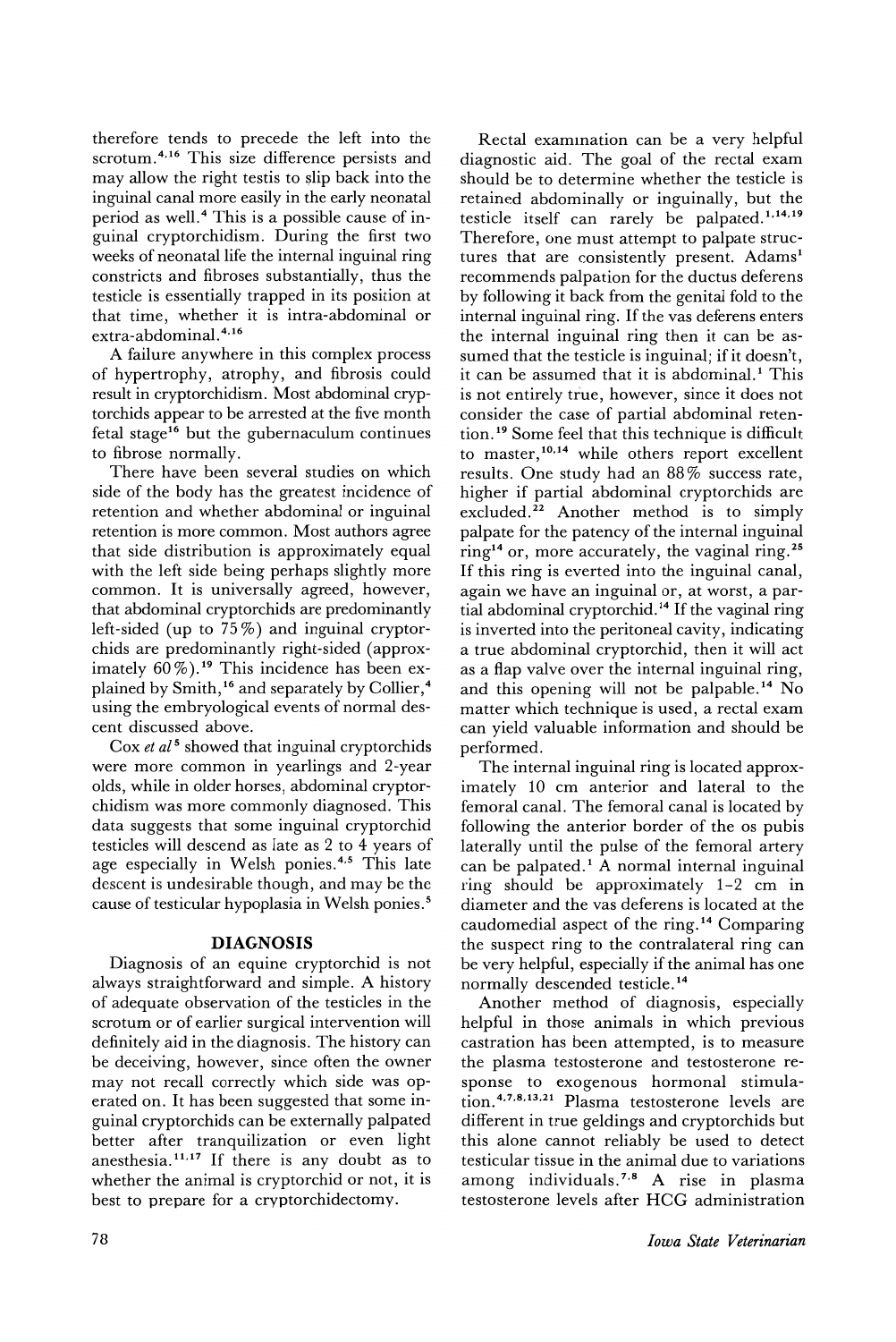is detectable within 25 minutes, due to its interstitial cell-stimulating effects, and is a definitive test for presence of testicular tissue. This test can be performed by simply drawing a pre-treatment blood sample to establish basal levels of plasma testosterone which, according to Cox *et al'* will range from 65-1600 pg/ml in horses with testicular tissue and 11-20 pg/ml in true geldings; then administer 12,000 IV HCG via IV injection, wait one hour and draw another blood sample. 7,8,13 These paired samples are submitted to a laboratory for analysis of testosterone levels in the plasma. A significant increase in the post-HCG sample is conclusive evidence of testicular tissue remaining in the animal. 7,8 Remnants of only epididymal tissue gives no such response. This fact tends to refute the popular belief that a horse "cut proud" (ie. epididymal remnants) will continue to act like a stallion.<sup>8</sup>

# **TREATMENT**

Proper treatment of cryptorchidism is surgical castration. Hormonal therapy or unilateral castration of a normal descended testicle to induce testicular descent are not recommended. As was stated earlier, the response to endogenous hormones has already taken place during embryological development and no further response can be expected. 4,16 Unilateral castration will cause testicular hypertrophy of the remaining testis, but if the testicle is abdominal, this will only make its eventual removal more difficult. <sup>16</sup> Even if the retained testicle were inguinal, it would not guarantee a descent. The trait is highly heritable as well, which is a further indication that a bilateral castration should be performed.

The question of age at castration is often a consideration, because the owner is hoping for a late descent. Delaying castration until puberty is only going to make the animal harder to manage and most practitioners feel that the horse should be castrated at an early age.<sup>3,4</sup> Cox *et als* showed that testicular descent can be delayed up to 2 to 4 years of age in ponies but that these testicles are atrophied, and again, if the animal should be fertile, its offspring will have similar problems.

Cryptorchidectomies are categorized into two main methods: via laparotomy or via inguinal approach. The inguinal approach is further broken down into invasive or non-invasive technique which, simply stated, refers to whether or not the hand is introduced into the

abdominal cavity.<sup>1,4,11,12,22</sup> The laparotomy approach can differ in the point of initial incision: paramedian or paralumbar fossa. The techniques, advantages, and disadvantages of the various approaches will be considered separately.

The inguinal approach requires general anesthesia and dorsal recumbency of the animal. The animal is then rolled  $15^{\circ}$  toward the unaffected side to present the best field for the affected side.<sup>1,11,17,23</sup> The inguinal area is clipped and scrubbed thoroughly, the rear limbs are draped in shrouds, and a sterile drape placed over the surgical site. This surgical preparation is very important, especially if the peritoneum is to be perforated. The abdominal fluid often exudes from the wound, flooding the inguinal area, and then flows back into the wound and re-enters the abdominal cavity.<sup>17</sup>

A 10-12 cm incision is made over the external inguinal ring down through skin and fascia. Blunt dissection should then be used to approach the external inguinal ring in order to avoid severing branches on the pudendal vein which courses through this area.<sup>1,4,12,17,22</sup> The inguinal canal is then thoroughly examined for evidence of the testicle, tail of the epididymis or inguinal extension of the gubernaculum testis, which is the embryologic structure that becomes the scrotal ligament in the normal animal. If any of these structures are found, traction should be applied to them in an effort to deliver the remaining testicular structures.1,4,11,23 If none of these structures can be located, the testicle must be abdominal, unless evidence of previous castration is found. At this point, either one finger or some suitable surgical clamp must be introduced into the inguinal canal to locate the vaginal process, which will always be present.<sup>16</sup> Adams<sup>1</sup> and others<sup>4,22</sup> recommend using a sponge forceps to grasp the vaginal process and pull it up into view. Others recommend introducing one or two fingers into the canal and penetrating the vaginal process, thus invading the abdominal cavity.10,11,12,17 In either case, the goal is to locate the gubernaculum testis and, using gentle traction, pull the testicle up to and eventually through the inguinal canal. Dilation of the internal inguinal ring may be necessary and can be done manually by slowly stretching it with the fingers.<sup>1,3,11,17,21,23</sup> Surgical extension of this ring caudomedially may be necessary. Once all testicular structures have been properly identified, an emasculator is used to perform the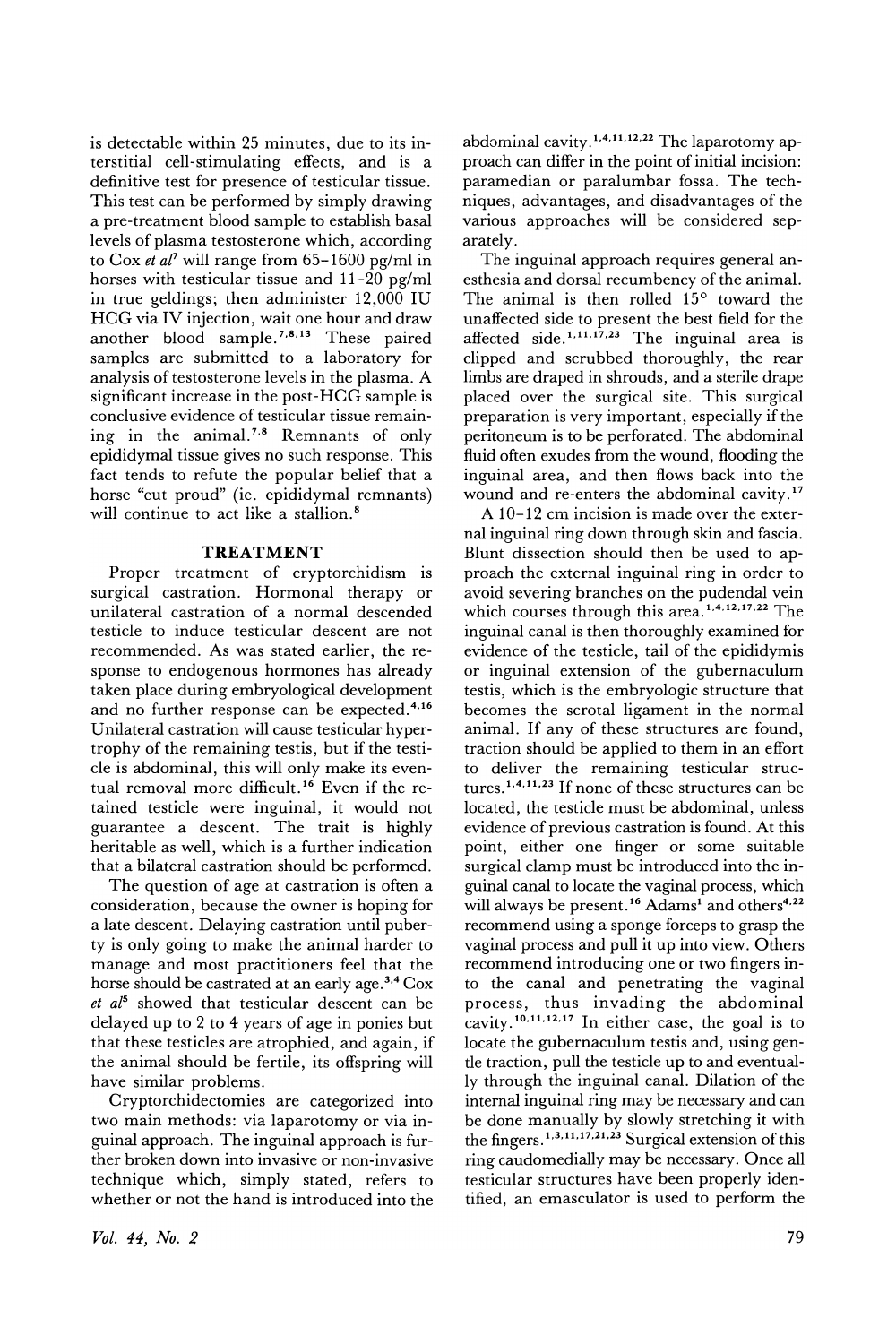castration in the usual manner. If the spermatic cord is too short to raise all structures adequately, an ecraseur or deep clamping and scissors can be used as an alternative method of transection.1,4 Packing sterile gauze in the inguinal canal for 24-48 hours is recommended by some authors,1,10,11 while others feel it is only necessary in cases of excessive surgical trauma. $4,17$  If the area is packed, caution should be taken to avoid direct contact of the intestines with the gauze, and a rectal exam to ensure no herniation or adhesions have occurred is recommended. 1,11 The skin may be sutured, using a simple interrupted pattern with 5-cm ends on the knots for ease of removal,<sup>1</sup> or the wound may be left open to drain if there is no danger of herniation.<sup>1,17</sup> The external inguinal ring can be closed using  $#2$  catgut, polyglycolic acid<sup>a</sup>, or polyglactin<sup>b</sup> suture in a simple interrupted or simple continuous pattern, staggering the suture placement in the aponeurosis of the external abdominal oblique muscle. This method of closure is strong and reliable, thus the older practice of packing gauze in the inguinal space has been abandoned by some surgeons.<sup>24</sup> Allowing the animal to recover from anesthesia with the affected side down will put less stress on the suture line as the animal rises. <sup>23</sup> Aftercare consists of tetanus prophylaxis, antibiotics if indicated, and exercise to reduce swelling and promote drainage.<sup>1,4,22</sup>

Several abdominal approaches have been proposed including median, paramedian, high flank (paralumbar fossa), and pararectal.<sup>6</sup> The flank laparotomy and suprapubic paramedian laparotomy will be discussed here. A flank laparotomy can be performed in lateral recumbency or standing in stocks if adequately restrained.<sup>4</sup> A paramedian laparotomy requires general anesthesia and dorsal recumbency similar to the inguinal approach.2,6 Both of these techniques mandate a definitive diagnosis of abdominal cryptorchidism or a preliminary surgical exploration of the inguinal canal. An inguinal testicle approached from the inside can not be withdrawn back through the internal inguinal ring due to the earlier mentioned postnatal fibrosis.<sup>1,4,16</sup>

The flank is entered through an 8-10 em transverse skin incision, followed by the grid technique to enter the abdominal cavity. 4,20

<sup>a</sup> Dexon - Davis & Geck, Inc., division of American Cyanamid Co., Danbury, CT.

The paramedian incision is made at the level of the preputial orifice, 8-10 em off midline and parallel to the rectus abdominis fibers,<sup>2,6</sup> The entire hand is introduced into the abdominal cavity and the testis is sought at or near the internal inguinal ring, or by tracing the ductus deferens from the neck of the bladder dorsally, or by "fanning" the hand about in the abdomen until the testicle falls into it.<sup>6</sup> All of these methods have their shortcomings and the lack of easily-located landmarks is one of the key disadvantages of these techniques.

Once located, the testicle is elevated out of the incision and emasculated as previously described for the inguinal approach. If a bilateral cryptorchidectomy is attempted through a single incision some difficulty in finding and retracting the contralateral testicle can be expected. Closure of the grid layers may not be necessary. 6,20 Skin closure is routine. Danger of evisceration is minimized by using the flank laparotomy but the strength of the closure of a paramedian incision leaves little risk of evisceration here as well. 6,20 Postoperative care is similar to the inguinal approach, except stall rest for 14-21 days is generally recommended.

An alternative approach used at lSD, actually a combination of the above procedures, was described by Dollar<sup>9</sup> and separately by Williams<sup>26</sup> in 1912. The animal is anesthetized and placed in dorsal recumbency as described for an inguinal approach. An 8-10 cm skin incision is made over the external inguinal ring and the inguinal canal is approached and explored as previously described for an inguinal approach.<sup>9,26</sup> If no structures are located in the inguinal canal, a parainguinal incision is made 4-6 cm craniomedial tu the external inguinal ring and long enough to introduce two fingers. <sup>9</sup> A grid technique can be used to separate the fibers of the various muscle layers and then a blunt stab during inspiration will gain access to the abdominal cavity very near, but without disrupting, the internal inguinal ring. <sup>9</sup> By introducing one or two fingers into the abdominal cavity and sweeping them across the internal inguinal ring, some testicular structure will be located, most probably the tail of the epididymis or the gubernaculum testis. Gentle traction on this structure will deliver the remaining testicular structures into the incision for emasculation. If a cystic testicle is located and cannot be satisfactorily drained, this incision can safely be enlarged without disrupting

bVicryl-Ethicon, Inc., Somerville, NJ.